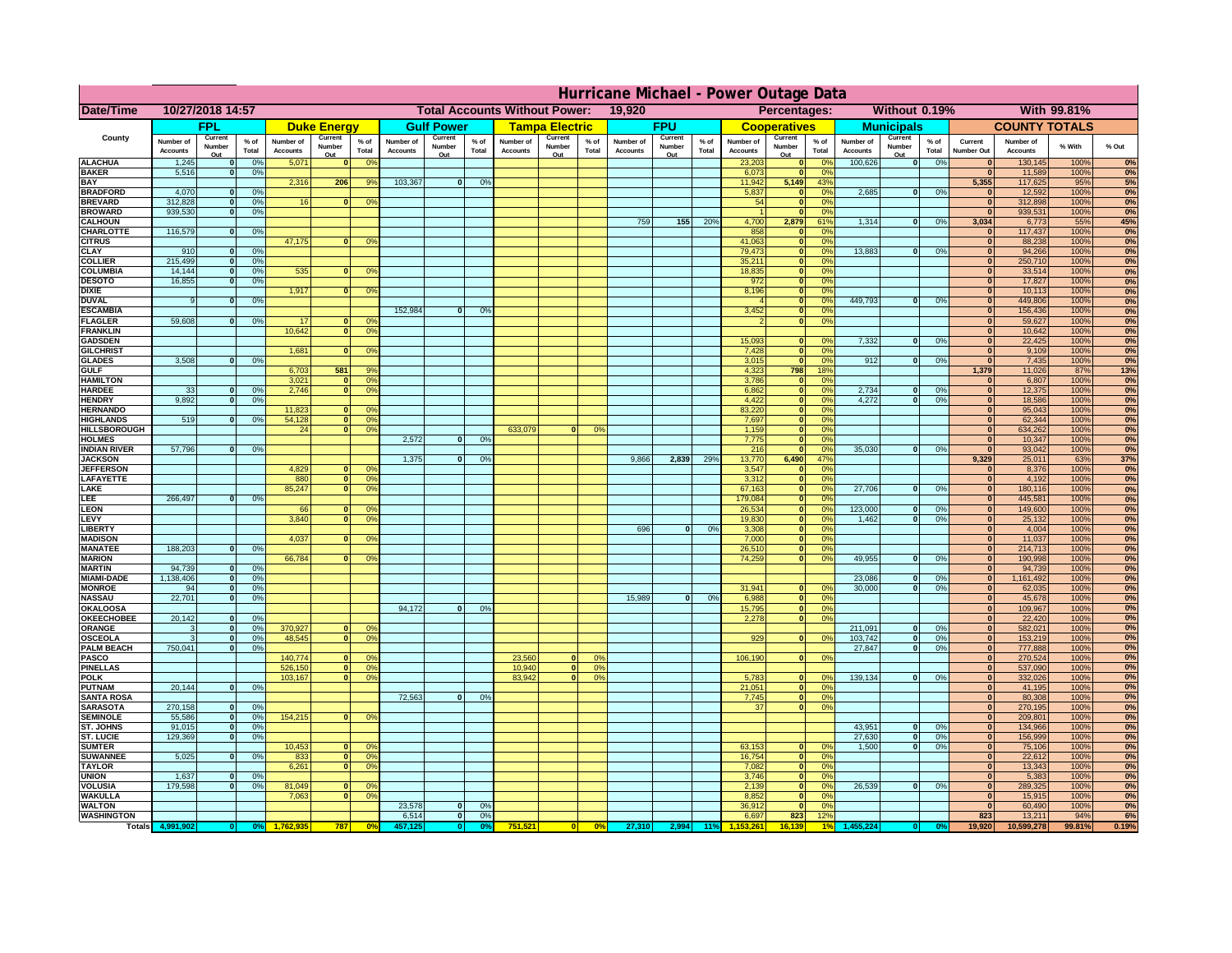# 10/27/2018 2:59 PM Hurricane Michael

| <b>Power Provider</b>                   | <b>County</b>       | <b>Number of Customers</b> | <b>Current Number Out</b> | <b>Outage Percentage</b> | <b>Estimated Restore Time</b> |
|-----------------------------------------|---------------------|----------------------------|---------------------------|--------------------------|-------------------------------|
|                                         |                     |                            |                           |                          |                               |
| West Florida Electric Cooperative, Inc. | <b>JACKSON</b>      | 13,723                     | 6,444                     | 46.96%                   | >5 days                       |
| Gulf Coast Electric Cooperative, Inc.   | BAY                 | 11,942                     | 5,149                     | 43.12%                   | >5 days                       |
| Florida Public Utilities Corporation    | <b>JACKSON</b>      | 9,866                      | 2,839                     | 28.78%                   | >5 days                       |
| West Florida Electric Cooperative, Inc. | CALHOUN             | 2,852                      | 1,739                     | 60.97%                   | >5 days                       |
| Gulf Coast Electric Cooperative, Inc.   | <b>CALHOUN</b>      | 1,848                      | 1,140                     | 61.69%                   | >5 days                       |
|                                         |                     |                            | 798                       |                          |                               |
| Gulf Coast Electric Cooperative, Inc.   | GULF                | 4,323                      |                           | 18.46%                   | >5 days                       |
| West Florida Electric Cooperative, Inc. | <b>WASHINGTON</b>   | 4,260                      | 691                       | 16.22%                   | >5 days                       |
| Duke Energy                             | <b>GULF</b>         | 6,703                      | 581                       | 8.67%                    | TBD                           |
| <b>Duke Energy</b>                      | BAY                 | 2,316                      | 206                       | 8.89%                    | <b>TBD</b>                    |
| Florida Public Utilities Corporation    | CALHOUN             | 759                        | 155                       | 20.42%                   | >5 days                       |
| Gulf Coast Electric Cooperative, Inc.   | <b>WASHINGTON</b>   | 2,437                      | 132                       | 5.42%                    | >5 days                       |
| Gulf Coast Electric Cooperative, Inc.   | <b>JACKSON</b>      | 47                         | 46                        | 97.87%                   | >5 days                       |
| Central Florida Electric Cooperative    | <b>ALACHUA</b>      | 875                        | $\mathbf 0$               | 0.00%                    | <b>TBD</b>                    |
|                                         |                     |                            |                           |                          |                               |
| Central Florida Electric Cooperative    | <b>DIXIE</b>        | 7,595                      | $\pmb{0}$                 | 0.00%                    | TBD                           |
| Central Florida Electric Cooperative    | <b>GILCHRIST</b>    | 7,424                      | $\pmb{0}$                 | 0.00%                    | Restored                      |
| Central Florida Electric Cooperative    | LAFAYETTE           | 9                          | $\pmb{0}$                 | 0.00%                    | TBD                           |
| Central Florida Electric Cooperative    | LEVY                | 17,513                     | $\mathbf 0$               | 0.00%                    | Restored                      |
| Central Florida Electric Cooperative    | <b>MARION</b>       | 9                          | $\pmb{0}$                 | 0.00%                    | TBD                           |
| Chattahoochee Electric                  | <b>GADSDEN</b>      | 1,173                      | $\mathbf 0$               | 0.00%                    | Restored                      |
|                                         | <b>HOLMES</b>       | 293                        | $\pmb{0}$                 | 0.00%                    | Restored                      |
| Choctawhatchee Electric Cooperative     |                     |                            |                           |                          |                               |
| Choctawhatchee Electric Cooperative     | <b>OKALOOSA</b>     | 15,795                     | $\mathbf 0$               | 0.00%                    | Restored                      |
| Choctawhatchee Electric Cooperative     | <b>SANTA ROSA</b>   | 201                        | $\pmb{0}$                 | 0.00%                    | Restored                      |
| Choctawhatchee Electric Cooperative     | <b>WALTON</b>       | 36,812                     | $\mathbf 0$               | 0.00%                    | Restored                      |
| City of Alachua                         | <b>ALACHUA</b>      | 4,426                      | $\mathbf 0$               | 0.00%                    | TBD                           |
| City of Bartow                          | <b>POLK</b>         | 11,790                     | $\mathbf 0$               | 0.00%                    | <b>TBD</b>                    |
| City of Blountstown                     | CALHOUN             | 1,314                      | 0                         | 0.00%                    | Restored                      |
| City of Bushnell                        | <b>SUMTER</b>       | 1,500                      | $\mathbf 0$               | 0.00%                    | <b>TBD</b>                    |
|                                         |                     |                            |                           |                          |                               |
| City of Clewiston                       | <b>HENDRY</b>       | 4,272                      | $\pmb{0}$                 | 0.00%                    | TBD                           |
| City of Fort Meade                      | <b>POLK</b>         | 2,379                      | $\mathbf 0$               | 0.00%                    | <b>TBD</b>                    |
| City of Havana                          | GADSDEN             | 1,391                      | $\pmb{0}$                 | 0.00%                    | Restored                      |
| City of Leesburg                        | LAKE                | 22,000                     | $\mathbf 0$               | 0.00%                    | <b>TBD</b>                    |
| City of Moore Haven                     | <b>GLADES</b>       | 912                        | 0                         | 0.00%                    | TBD                           |
| City of Mount Dora                      | LAKE                | 5,706                      | $\mathbf 0$               | 0.00%                    | <b>TBD</b>                    |
| City of Newberry                        | <b>ALACHUA</b>      | 1,727                      | $\pmb{0}$                 | 0.00%                    | TBD                           |
|                                         |                     |                            |                           |                          |                               |
| City of Quincy                          | <b>GADSDEN</b>      | 4,768                      | $\mathbf 0$               | 0.00%                    | Restored                      |
| City of Starke                          | <b>BRADFORD</b>     | 2,685                      | $\pmb{0}$                 | 0.00%                    | TBD                           |
| City of Tallahassee                     | LEON                | 123,000                    | $\mathbf 0$               | 0.00%                    | Restored                      |
| City of Vero Beach                      | <b>INDIAN RIVER</b> | 35,030                     | $\pmb{0}$                 | 0.00%                    | TBD                           |
| City of Wauchula                        | <b>HARDEE</b>       | 2,734                      | $\mathbf 0$               | 0.00%                    | <b>TBD</b>                    |
| City of Williston                       | LEVY                | 1,462                      | $\pmb{0}$                 | 0.00%                    | TBD                           |
| City of Winter Park                     | ORANGE              | 13,941                     | $\mathbf 0$               | 0.00%                    | <b>TBD</b>                    |
| Clay Electric Cooperative               |                     |                            | $\pmb{0}$                 |                          | <b>TBD</b>                    |
|                                         | <b>ALACHUA</b>      | 22,328                     |                           | 0.00%                    |                               |
| Clay Electric Cooperative               | <b>BAKER</b>        | 2,476                      | $\mathbf 0$               | 0.00%                    | <b>TBD</b>                    |
| Clay Electric Cooperative               | <b>BRADFORD</b>     | 5,837                      | 0                         | 0.00%                    | <b>TBD</b>                    |
| Clay Electric Cooperative               | <b>CLAY</b>         | 79,473                     | $\mathbf 0$               | 0.00%                    | <b>TBD</b>                    |
| Clay Electric Cooperative               | <b>COLUMBIA</b>     | 16,922                     | $\pmb{0}$                 | 0.00%                    | <b>TBD</b>                    |
| Clay Electric Cooperative               | <b>DUVAL</b>        | $\overline{4}$             | $\mathbf 0$               | 0.00%                    | <b>TBD</b>                    |
| Clay Electric Cooperative               | <b>FLAGLER</b>      | $\mathbf 2$                | $\mathbf 0$               | 0.00%                    | TBD                           |
|                                         |                     | $\overline{4}$             | $\pmb{0}$                 |                          | <b>TBD</b>                    |
| Clay Electric Cooperative               | <b>GILCHRIST</b>    |                            |                           | 0.00%                    |                               |
| Clay Electric Cooperative               | LAKE                | 2,239                      | 0                         | 0.00%                    | TBD                           |
| Clay Electric Cooperative               | LEVY                | 712                        | $\pmb{0}$                 | 0.00%                    | TBD                           |
| Clay Electric Cooperative               | <b>MARION</b>       | 16,301                     | 0                         | 0.00%                    | TBD                           |
| Clay Electric Cooperative               | PUTNAM              | 21,051                     | $\mathsf{O}\xspace$       | 0.00%                    | <b>TBD</b>                    |
| Clay Electric Cooperative               | SUWANNEE            | 5                          | 0                         | 0.00%                    | TBD                           |
| Clay Electric Cooperative               | <b>UNION</b>        | 3,746                      | $\mathsf{O}\xspace$       | 0.00%                    | <b>TBD</b>                    |
| Clay Electric Cooperative               |                     |                            |                           |                          |                               |
|                                         | VOLUSIA             | 2,139                      | 0                         | 0.00%                    | TBD                           |
| Duke Energy                             | <b>ALACHUA</b>      | 5,071                      | $\pmb{0}$                 | 0.00%                    | Restored                      |
| Duke Energy                             | <b>BREVARD</b>      | 16                         | 0                         | 0.00%                    | Restored                      |
| Duke Energy                             | <b>CITRUS</b>       | 47,175                     | $\pmb{0}$                 | 0.00%                    | Restored                      |
| Duke Energy                             | <b>COLUMBIA</b>     | 535                        | 0                         | 0.00%                    | Restored                      |
| Duke Energy                             | <b>DIXIE</b>        | 1,917                      | $\pmb{0}$                 | 0.00%                    | Restored                      |
| Duke Energy                             | <b>FLAGLER</b>      | 17                         | $\pmb{0}$                 | 0.00%                    | Restored                      |
|                                         |                     |                            | $\pmb{0}$                 | 0.00%                    |                               |
| Duke Energy                             | <b>FRANKLIN</b>     | 10,642                     |                           |                          | Restored                      |
| Duke Energy                             | <b>GILCHRIST</b>    | 1,681                      | $\pmb{0}$                 | 0.00%                    | Restored                      |
| Duke Energy                             | <b>HAMILTON</b>     | 3,021                      | $\pmb{0}$                 | 0.00%                    | Restored                      |
| Duke Energy                             | HARDEE              | 2,746                      | 0                         | 0.00%                    | Restored                      |
| <b>Duke Energy</b>                      | <b>HERNANDO</b>     | 11,823                     | $\pmb{0}$                 | 0.00%                    | Restored                      |
| Duke Energy                             | <b>HIGHLANDS</b>    | 54,128                     | $\pmb{0}$                 | 0.00%                    | Restored                      |
| Duke Energy                             | <b>HILLSBOROUGH</b> | 24                         | $\pmb{0}$                 | 0.00%                    | Restored                      |
|                                         | <b>JEFFERSON</b>    | 4,829                      | 0                         | 0.00%                    | Restored                      |
| Duke Energy                             |                     |                            |                           |                          |                               |
| Duke Energy                             | LAFAYETTE           | 880                        | $\pmb{0}$                 | 0.00%                    | Restored                      |
| Duke Energy                             | LAKE                | 85,247                     | 0                         | 0.00%                    | Restored                      |
| Duke Energy                             | LEON                | 66                         | $\pmb{0}$                 | 0.00%                    | Restored                      |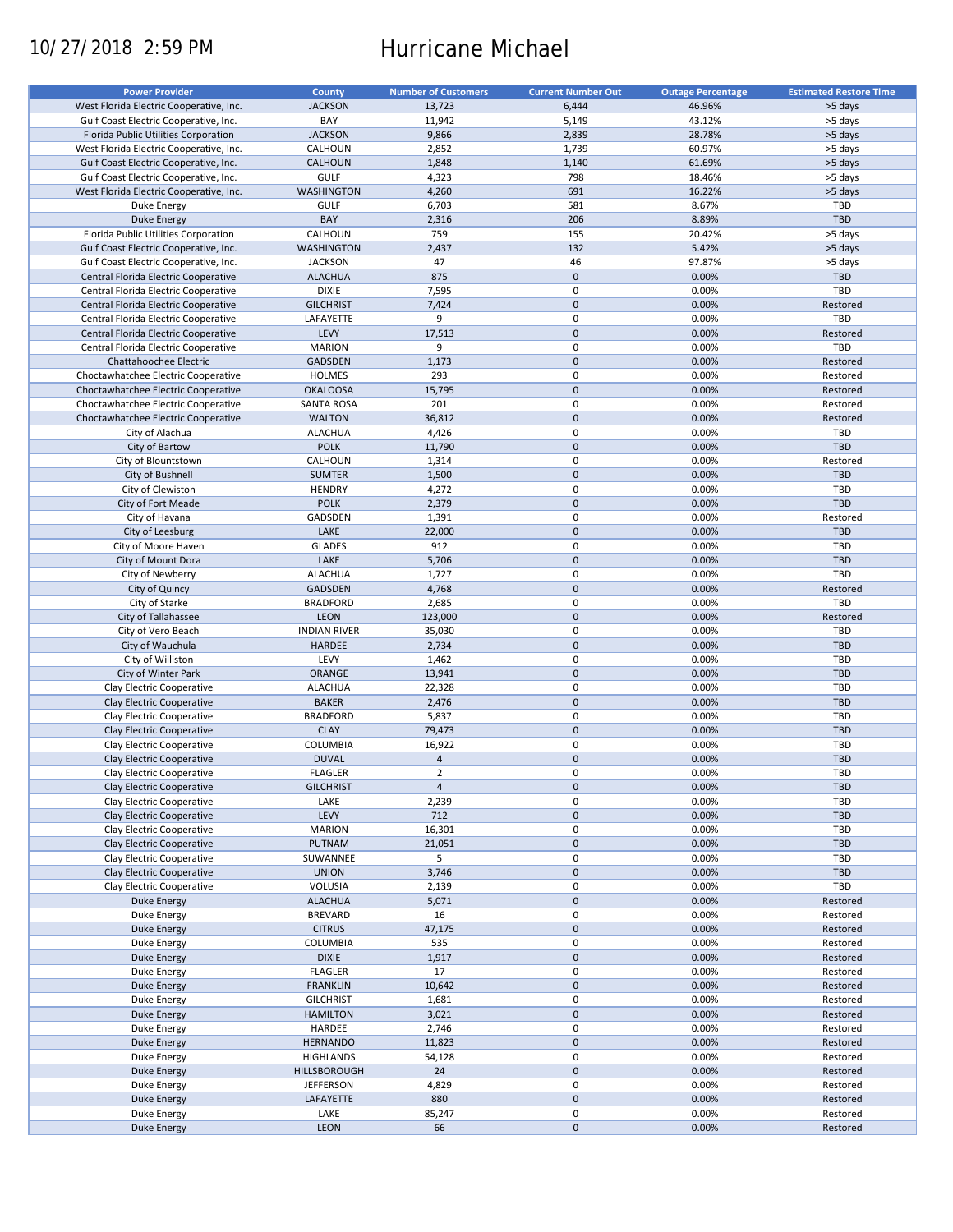### 10/27/2018 2:59 PM Hurricane Michael

| Duke Energy                                        | LEVY                | 3,840       | $\pmb{0}$           | 0.00% | Restored   |
|----------------------------------------------------|---------------------|-------------|---------------------|-------|------------|
| <b>Duke Energy</b>                                 | <b>MADISON</b>      | 4,037       | $\mathbf 0$         | 0.00% | Restored   |
|                                                    |                     |             |                     |       |            |
| Duke Energy                                        | <b>MARION</b>       | 66,784      | 0                   | 0.00% | Restored   |
| <b>Duke Energy</b>                                 | ORANGE              | 370,927     | $\mathbf 0$         | 0.00% | Restored   |
|                                                    |                     |             | $\pmb{0}$           | 0.00% |            |
| Duke Energy                                        | <b>OSCEOLA</b>      | 48,545      |                     |       | Restored   |
| <b>Duke Energy</b>                                 | PASCO               | 140,774     | $\mathbf 0$         | 0.00% | Restored   |
| Duke Energy                                        | PINELLAS            | 526,150     | $\pmb{0}$           | 0.00% | Restored   |
|                                                    |                     |             |                     |       |            |
| <b>Duke Energy</b>                                 | <b>POLK</b>         | 103,167     | $\mathbf 0$         | 0.00% | Restored   |
| Duke Energy                                        | SEMINOLE            | 154,215     | $\pmb{0}$           | 0.00% | Restored   |
| <b>Duke Energy</b>                                 | <b>SUMTER</b>       | 10,453      | $\mathbf 0$         | 0.00% | Restored   |
|                                                    |                     |             |                     |       |            |
| Duke Energy                                        | SUWANNEE            | 833         | $\pmb{0}$           | 0.00% | Restored   |
| <b>Duke Energy</b>                                 | <b>TAYLOR</b>       | 6,261       | $\mathbf 0$         | 0.00% | Restored   |
|                                                    |                     |             |                     |       |            |
| Duke Energy                                        | <b>VOLUSIA</b>      | 81,049      | $\pmb{0}$           | 0.00% | Restored   |
| <b>Duke Energy</b>                                 | <b>WAKULLA</b>      | 7,063       | $\mathbf 0$         | 0.00% | Restored   |
| Escambia River Electric Cooperative, Inc.          | <b>ESCAMBIA</b>     | 3,452       | 0                   | 0.00% | <b>TBD</b> |
|                                                    |                     |             |                     |       |            |
| Escambia River Electric Cooperative, Inc.          | <b>SANTA ROSA</b>   | 7,544       | $\pmb{0}$           | 0.00% | <b>TBD</b> |
| Florida Keys Electric Cooperative                  | <b>MONROE</b>       | 31,941      | 0                   | 0.00% | TBD        |
|                                                    |                     |             |                     |       |            |
| Florida Power and Light Company                    | <b>ALACHUA</b>      | 1,245       | $\pmb{0}$           | 0.00% | <b>TBD</b> |
| Florida Power and Light Company                    | <b>BAKER</b>        | 5,516       | $\pmb{0}$           | 0.00% | <b>TBD</b> |
| Florida Power and Light Company                    | <b>BRADFORD</b>     | 4,070       | $\pmb{0}$           | 0.00% | <b>TBD</b> |
|                                                    |                     |             |                     |       |            |
| Florida Power and Light Company                    | <b>BREVARD</b>      | 312,828     | 0                   | 0.00% | <b>TBD</b> |
| Florida Power and Light Company                    | <b>BROWARD</b>      | 939,530     | $\pmb{0}$           | 0.00% | <b>TBD</b> |
|                                                    |                     |             |                     |       |            |
| Florida Power and Light Company                    | CHARLOTTE           | 116,579     | 0                   | 0.00% | <b>TBD</b> |
| Florida Power and Light Company                    | <b>CLAY</b>         | 910         | $\pmb{0}$           | 0.00% | <b>TBD</b> |
|                                                    | <b>COLLIER</b>      |             | $\pmb{0}$           | 0.00% | <b>TBD</b> |
| Florida Power and Light Company                    |                     | 215,499     |                     |       |            |
| Florida Power and Light Company                    | <b>COLUMBIA</b>     | 14,144      | $\pmb{0}$           | 0.00% | <b>TBD</b> |
| Florida Power and Light Company                    | <b>DESOTO</b>       | 16,855      | $\pmb{0}$           | 0.00% | <b>TBD</b> |
|                                                    |                     |             |                     |       |            |
| Florida Power and Light Company                    | <b>DUVAL</b>        | 9           | $\mathsf{O}\xspace$ | 0.00% | <b>TBD</b> |
| Florida Power and Light Company                    | <b>FLAGLER</b>      | 59,608      | $\pmb{0}$           | 0.00% | <b>TBD</b> |
|                                                    |                     |             |                     |       |            |
| Florida Power and Light Company                    | <b>GLADES</b>       | 3,508       | $\mathsf{O}\xspace$ | 0.00% | <b>TBD</b> |
| Florida Power and Light Company                    | HARDEE              | 33          | $\pmb{0}$           | 0.00% | TBD        |
| Florida Power and Light Company                    | <b>HENDRY</b>       | 9,892       | $\pmb{0}$           | 0.00% | <b>TBD</b> |
|                                                    |                     |             |                     |       |            |
| Florida Power and Light Company                    | <b>HIGHLANDS</b>    | 519         | $\pmb{0}$           | 0.00% | <b>TBD</b> |
| Florida Power and Light Company                    | <b>INDIAN RIVER</b> | 57,796      | $\mathbf 0$         | 0.00% | <b>TBD</b> |
|                                                    |                     |             |                     |       |            |
| Florida Power and Light Company                    | LEE                 | 266,497     | 0                   | 0.00% | TBD        |
| Florida Power and Light Company                    | MANATEE             | 188,203     | $\pmb{0}$           | 0.00% | <b>TBD</b> |
|                                                    |                     |             |                     |       |            |
| Florida Power and Light Company                    | <b>MARTIN</b>       | 94,739      | 0                   | 0.00% | <b>TBD</b> |
| Florida Power and Light Company                    | MIAMI-DADE          | 1,138,406   | $\pmb{0}$           | 0.00% | <b>TBD</b> |
| Florida Power and Light Company                    | <b>MONROE</b>       | 94          | 0                   | 0.00% | <b>TBD</b> |
|                                                    |                     |             |                     |       |            |
| Florida Power and Light Company                    | <b>NASSAU</b>       | 22,701      | $\mathbf 0$         | 0.00% | <b>TBD</b> |
| Florida Power and Light Company                    | OKEECHOBEE          | 20,142      | 0                   | 0.00% | <b>TBD</b> |
|                                                    |                     |             |                     |       |            |
| Florida Power and Light Company                    | <b>ORANGE</b>       | 3           | $\mathbf 0$         | 0.00% | <b>TBD</b> |
| Florida Power and Light Company                    | <b>OSCEOLA</b>      | 3           | $\pmb{0}$           | 0.00% | <b>TBD</b> |
| Florida Power and Light Company                    | PALM BEACH          | 750,041     | $\mathbf 0$         | 0.00% | <b>TBD</b> |
|                                                    |                     |             |                     |       |            |
| Florida Power and Light Company                    | PUTNAM              | 20,144      | $\pmb{0}$           | 0.00% | TBD        |
| Florida Power and Light Company                    | SARASOTA            | 270,158     | $\mathbf 0$         | 0.00% | <b>TBD</b> |
|                                                    |                     |             |                     |       |            |
| Florida Power and Light Company                    | SEMINOLE            | 55,586      | $\pmb{0}$           | 0.00% | <b>TBD</b> |
| Florida Power and Light Company                    | <b>ST. JOHNS</b>    | 91,015      | $\pmb{0}$           | 0.00% | <b>TBD</b> |
|                                                    |                     |             | $\mathbf 0$         |       | TBD        |
| Florida Power and Light Company                    | ST. LUCIE           | 129,369     |                     | 0.00% |            |
| Florida Power and Light Company                    | SUWANNEE            | 5,025       | $\pmb{0}$           | 0.00% | <b>TBD</b> |
| Florida Power and Light Company                    | <b>UNION</b>        | 1,637       | 0                   | 0.00% | <b>TBD</b> |
|                                                    |                     |             |                     |       |            |
| Florida Power and Light Company                    | <b>VOLUSIA</b>      | 179,598     | $\mathbf 0$         | 0.00% | <b>TBD</b> |
| Florida Public Utilities Corporation               | LIBERTY             | 696         | 0                   | 0.00% | >5 days    |
| Florida Public Utilities Corporation               | NASSAU              |             | $\mathsf{O}\xspace$ | 0.00% | Restored   |
|                                                    |                     | 15,989      |                     |       |            |
| Fort Pierce Utilities Authority                    | ST. LUCIE           | 27,630      | 0                   | 0.00% | <b>TBD</b> |
| Gainesville (Gainesville Regional Utilities - GRU) | <b>ALACHUA</b>      | 94,473      | $\mathsf{O}\xspace$ | 0.00% | <b>TBD</b> |
|                                                    |                     |             |                     |       |            |
| Glades Electric Cooperative, Inc.                  | <b>GLADES</b>       | 3,015       | 0                   | 0.00% | <b>TBD</b> |
| Glades Electric Cooperative, Inc.                  | HARDEE              | $\mathbf 0$ | $\mathsf{O}\xspace$ |       | <b>TBD</b> |
| Glades Electric Cooperative, Inc.                  | <b>HENDRY</b>       | 3,530       | 0                   | 0.00% | <b>TBD</b> |
|                                                    |                     |             |                     |       |            |
| Glades Electric Cooperative, Inc.                  | <b>HIGHLANDS</b>    | 7,321       | $\pmb{0}$           | 0.00% | <b>TBD</b> |
| Glades Electric Cooperative, Inc.                  | OKEECHOBEE          | 2,278       | 0                   | 0.00% | <b>TBD</b> |
|                                                    |                     |             |                     |       |            |
| Green Cove Springs Electric                        | <b>CLAY</b>         | 3,889       | $\mathsf{O}\xspace$ | 0.00% | <b>TBD</b> |
| Gulf Coast Electric Cooperative, Inc.              | <b>WALTON</b>       | 100         | 0                   | 0.00% | TBD        |
| <b>Gulf Power Company</b>                          | BAY                 | 103,367     | $\pmb{0}$           | 0.00% | Restored   |
|                                                    |                     |             |                     |       |            |
| <b>Gulf Power Company</b>                          | <b>ESCAMBIA</b>     | 152,984     | 0                   | 0.00% | Restored   |
| <b>Gulf Power Company</b>                          | <b>HOLMES</b>       | 2,572       | $\pmb{0}$           | 0.00% | Restored   |
|                                                    |                     |             |                     |       |            |
| <b>Gulf Power Company</b>                          | <b>JACKSON</b>      | 1,375       | 0                   | 0.00% | Restored   |
| <b>Gulf Power Company</b>                          | <b>OKALOOSA</b>     | 94,172      | $\pmb{0}$           | 0.00% | Restored   |
| <b>Gulf Power Company</b>                          | <b>SANTA ROSA</b>   | 72,563      | $\pmb{0}$           | 0.00% | Restored   |
|                                                    |                     |             |                     |       |            |
| <b>Gulf Power Company</b>                          | <b>WALTON</b>       | 23,578      | $\pmb{0}$           | 0.00% | Restored   |
| <b>Gulf Power Company</b>                          | <b>WASHINGTON</b>   | 6,514       | $\mathbf 0$         | 0.00% | Restored   |
|                                                    |                     |             |                     |       |            |
| Homestead                                          | MIAMI-DADE          | 23,086      | $\pmb{0}$           | 0.00% | <b>TBD</b> |
| Jacksonville (JEA)                                 | <b>CLAY</b>         | 9,994       | 0                   | 0.00% | <b>TBD</b> |
|                                                    |                     |             |                     |       |            |
| Jacksonville (JEA)                                 | <b>DUVAL</b>        | 430,918     | $\pmb{0}$           | 0.00% | <b>TBD</b> |